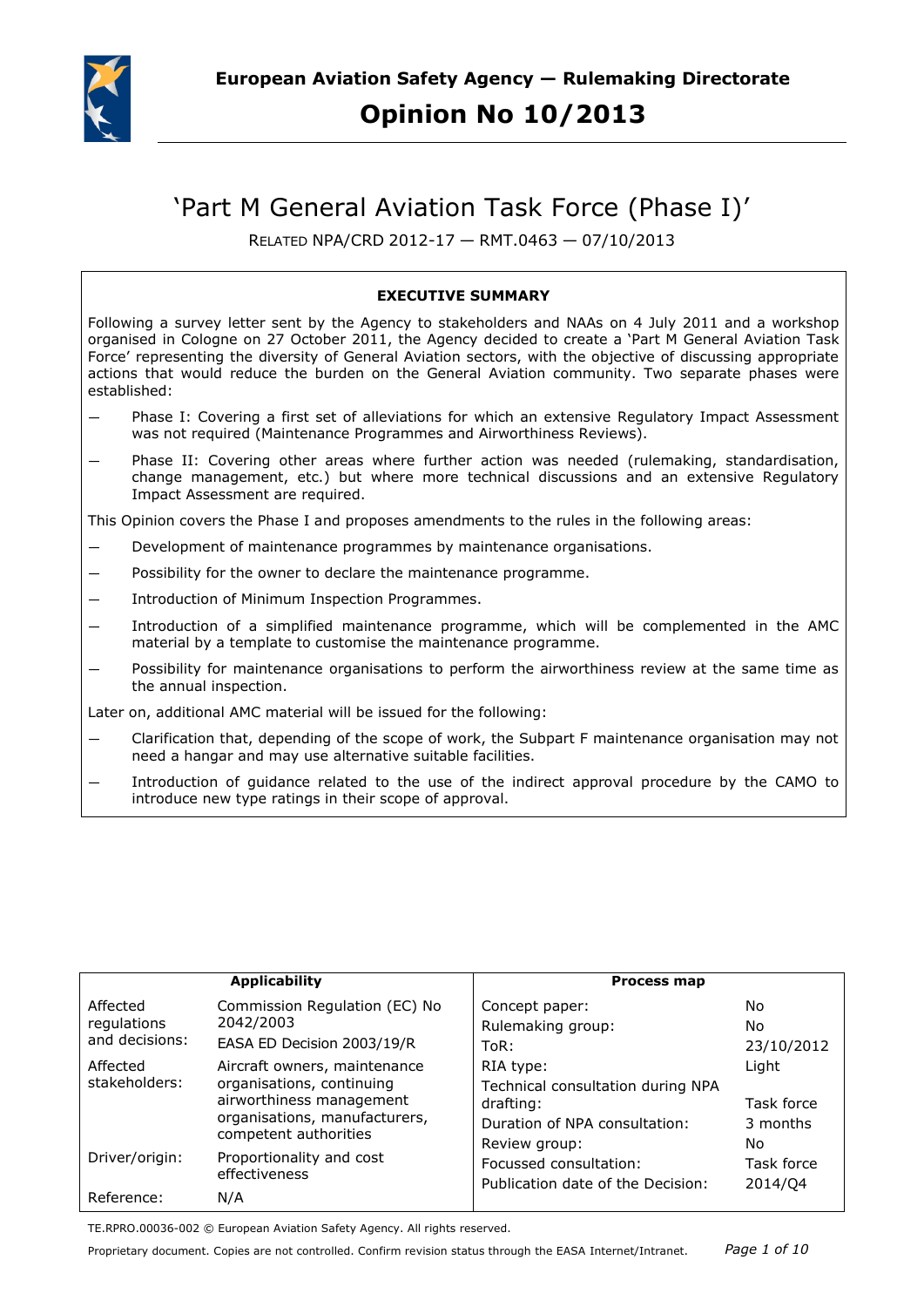# **Table of contents**

| 1.1 |  |
|-----|--|
| 1.2 |  |
| 1.3 |  |
|     |  |
| 2.1 |  |
| 2.2 |  |
| 2.3 |  |
| 2.4 |  |
| 2.5 |  |
|     |  |
|     |  |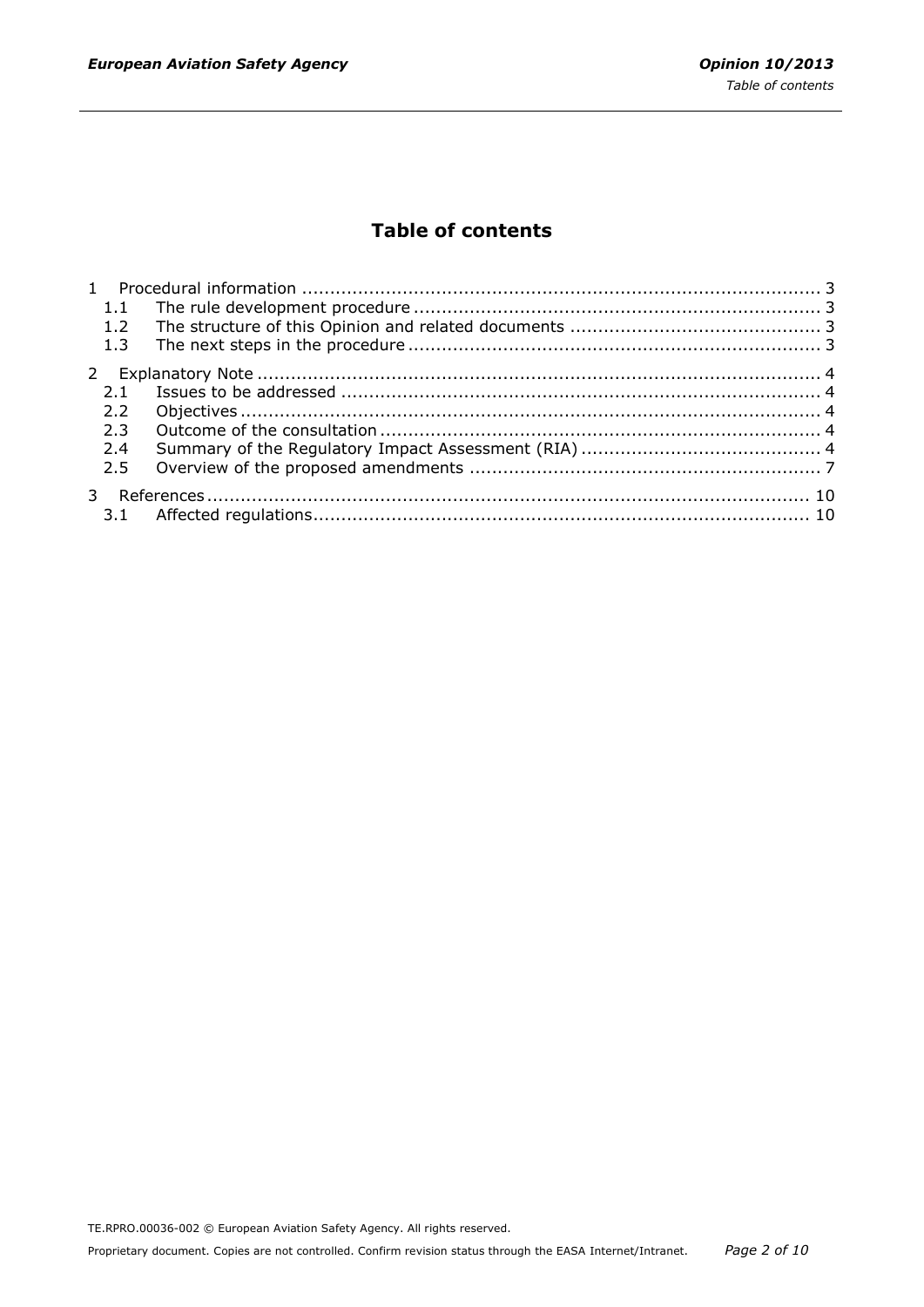# <span id="page-2-0"></span>**1 Procedural information**

## <span id="page-2-1"></span>*1.1 The rule development procedure*

The European Aviation Safety Agency (hereinafter referred to as the 'Agency') developed this Opinion in line with Regulation (EC) No 216/2008 (hereinafter referred to as the 'Basic Regulation') $<sup>1</sup>$  and the Rulemaking Procedure.<sup>2</sup></sup>

This rulemaking activity is included in the Agency's Rulemaking Programme for 2013 under RMT.0463. The scope and timescale of the task were defined in the related Terms of Reference (see process map on the title page).

The draft text of this Opinion has been developed by the Agency taking into consideration the technical advice of a specific Task Force created for this purpose. All interested parties were consulted through NPA 2012-17<sup>3</sup>. 350 comments were received from National Aviation Authorities, professional organisations and private individuals.

The Agency has addressed and responded to the comments received on the NPA. The comments received and the Agency's responses are presented in the Comment-Response Document (CRD) 2012-17<sup>4</sup> .

The final text of this Opinion with the draft Regulation has been developed by the Agency taking into consideration the technical advice of the Task Force.

The process map on the title page summarises the major milestones of this rulemaking activity.

## <span id="page-2-2"></span>*1.2 The structure of this Opinion and related documents*

Chapter 1 of this Opinion contains the procedural information related to this task. Chapter 2 'Explanatory Note' explains the core technical content. Chapter 3 summarises the findings from the Regulatory Impact Assessment. The rule text proposed by the Agency is published on the Agency website<sup>5</sup>.

## <span id="page-2-3"></span>*1.3 The next steps in the procedure*

-

This Opinion contains proposed changes to European Union Regulations. The Opinion is addressed to the European Commission, which uses it as technical basis to prepare a legislative proposal.

For information, the Agency included in Appendix IV - VII to CRD 2012-17 the draft text for the related Agency Decision containing Acceptable Means of Compliance/Guidance Material. The final Decision adopting the AMC/GM will be published by the Agency once the European Commission/Parliament and Council have adopted the regulations.

Regulation (EC) No 216/2008 of the European Parliament and the Council of 20 February 2008 on common rules in the field of civil aviation and establishing a European Aviation Safety Agency, and repealing Council Directive 91/670/EEC, Regulation (EC) No 1592/2002 and Directive 2004/36/EC (OJ L 79, 19.3.2008, p. 1), Regulation as last amended by Commission Regulation (EU) No 6/2013 of 8 January 2013 (OJ L 4, 9.1.2013, p. 34).

<sup>2</sup> The Agency is bound to follow a structured rulemaking process as required by Article 52(1) of the Basic Regulation. Such process has been adopted by the Agency's Management Board and is referred to as the 'Rulemaking Procedure'. See Management Board Decision concerning the procedure to be applied by the Agency for the issuing of opinions, certification specifications and guidance material (Rulemaking Procedure), EASA MB Decision No 01- 2012 of 13 March 2012.

 $3$  In accordance with Article 52 of the Basic Regulation and Articles 5(3) and 6 of the Rulemaking Procedure

<sup>4</sup> See:<http://easa.europa.eu/rulemaking/comment-response-documents-CRDs-and-review-groups.php>

<sup>5</sup> See: http://easa.europa.eu/agency-measures/opinions.php

TE.RPRO.00036-002 © European Aviation Safety Agency. All rights reserved.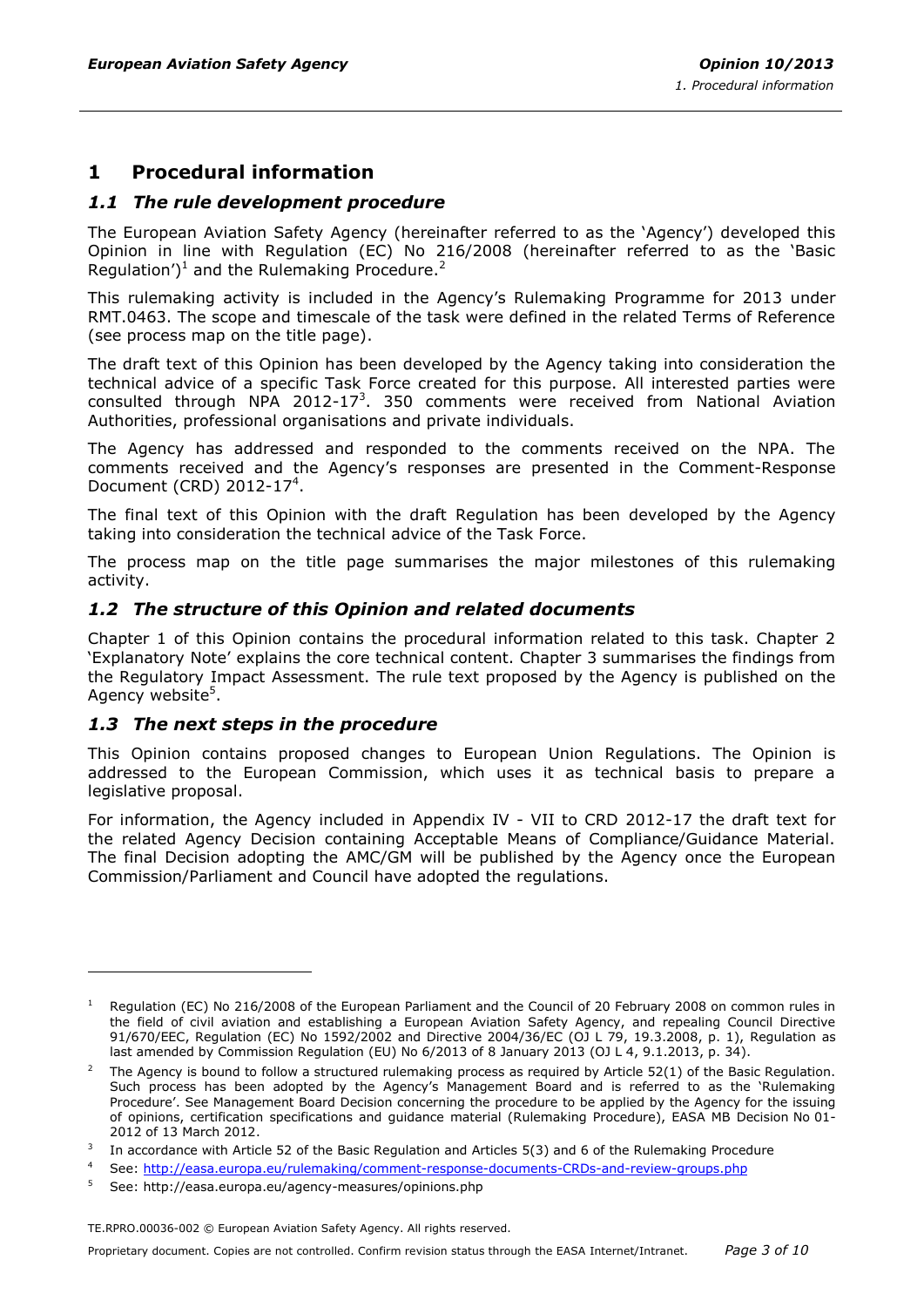# <span id="page-3-0"></span>**2 Explanatory Note**

# <span id="page-3-1"></span>*2.1 Issues to be addressed*

Following a survey letter sent by the Agency to stakeholders and NAAs on 04 July 2011, and a workshop organised in Cologne on 27 October 2011, the Agency decided to create a 'Part M General Aviation Task Force' representing the diversity of General Aviation sectors, with the objective of discussing appropriate actions that would reduce the burden on the General Aviation community. Two separate phases were established:

- Phase I: Covering a first set of alleviations for which an extensive Regulatory Impact Assessment was not required (Maintenance Programmes and Airworthiness Reviews).
- Phase II: Covering other areas where further action was needed (rulemaking, standardisation, change management, etc.) but where more technical discussions and an extensive Regulatory Impact Assessment are required.

This Opinion covers the alleviations introduced during Phase I.

# <span id="page-3-2"></span>*2.2 Objectives*

The Basic Regulation aims at establishing and maintaining a high uniform level of civil aviation safety in Europe.

This does not necessarily mean to apply the same rules for all aircraft categories and types of operation. As a matter of fact, it is necessary to adapt the complexity of the implementing rules to the risks associated to the different categories of aircraft and types of operation and, in particular, to the lower risks associated to General Aviation aircraft.

This Opinion covers a first set of alleviations (Phase I) for which an extensive Regulatory Impact Assessment was not required (Maintenance Programmes and Airworthiness Reviews).

## <span id="page-3-3"></span>*2.3 Outcome of the consultation*

Refer to the Comment-Response Document (CRD) 2012-17 published on the Agency website.

## <span id="page-3-4"></span>*2.4 Summary of the Regulatory Impact Assessment (RIA)*

## **Impact on safety**

The fact that the Basic Regulation aims at establishing and maintaining a high uniform level of civil aviation safety in Europe does not necessarily mean to apply the same rules for all aircraft categories and types of operation. As a matter of fact, it is necessary to adapt the complexity of the implementing rules to the risks associated to the different categories of aircraft and types of operation and, in particular, to the lower risks associated to General Aviation aircraft.

As a consequence, the objective has been to maintain an acceptable level of safety in view of the lower risks associated to this category of aircraft and operations.

With this in mind, the opinion of the Agency is that appropriate compensating measures have been introduced in order to ensure an adequate level of safety. In particular,

- for the development of the maintenance programme by maintenance organisations:
	- The complexity of the maintenance programme for ELA2 aircraft is much lower than for larger aircraft.
	- The maintenance organisation is still required to have the corresponding procedures and properly qualified personnel.
	- This activity is subject to the internal organisational review or quality audit of the maintenance organisation and to periodic audits by the competent authority.
- for the declaration of the maintenance programme by the owner:
	- It has been limited to ELA1 aircraft not involved in commercial operations.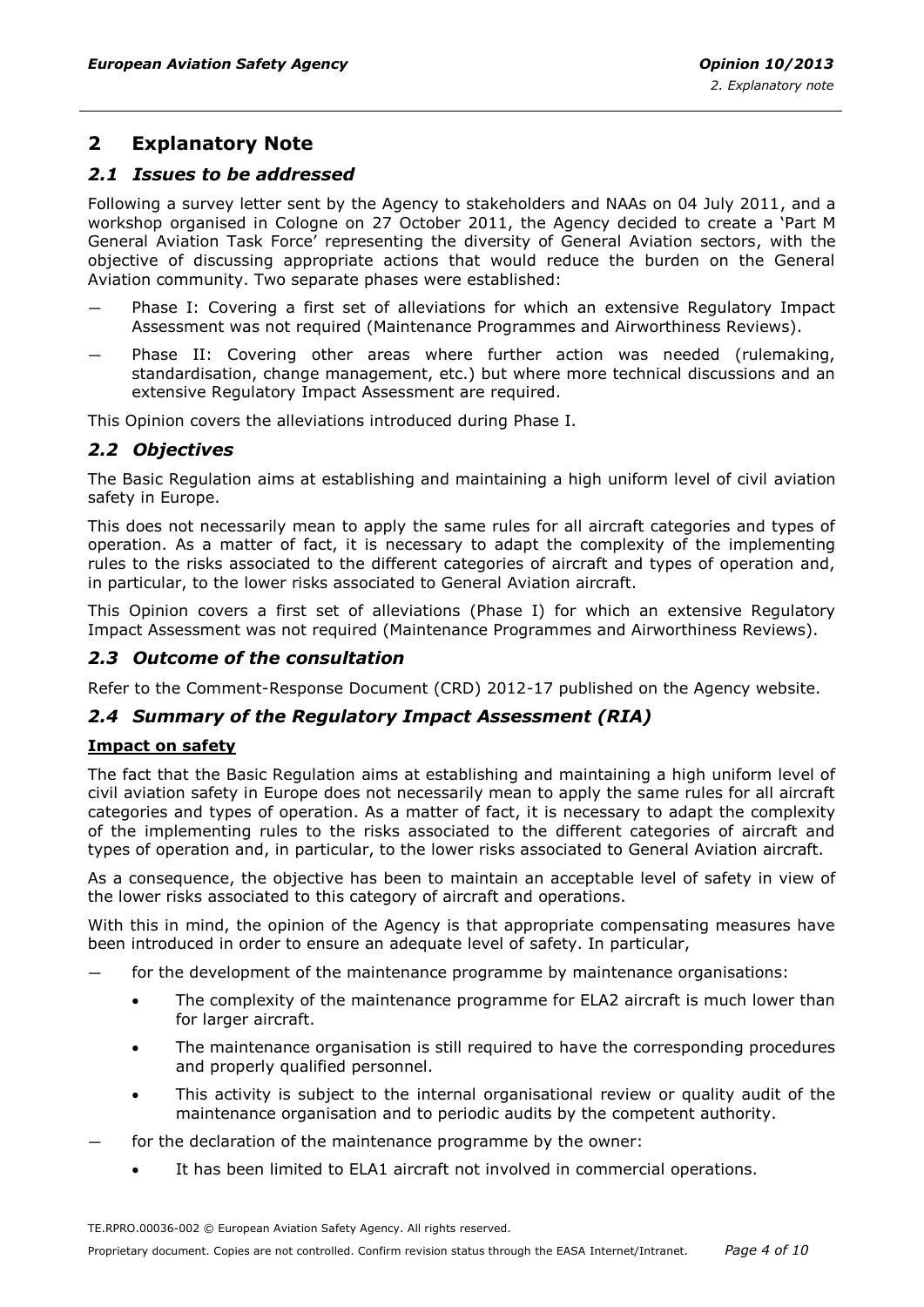- The introduction of the 'Minimum Inspection Programme' guarantees that even if the owner decides not to implement many of the recommendations from the Design Approval Holder, he/she cannot go below the 'Minimum Inspection Programme'.
- The maintenance programme has to be reviewed at least annually in conjunction with the airworthiness review. If deficiencies are found linked to an inadequate maintenance programme, it has to be notified to the competent authority and the owner has to amend the maintenance programme as agreed with the competent authority.
- for the introduction of a 'Minimum Inspection Programme':
	- This cannot be seen as a reduction in the level of safety because other recommendations from the Design Approval Holder still need to be considered (even if deviations could be allowed). As a matter of fact, the 'Minimum Inspection Programme' establishes a minimum under which it cannot be passed. This is a way to solve the problem created by inadequate maintenance schedules (for some older aircraft) and a compensating measure to avoid that the owner, when declaring the maintenance programme, decides not to implement too many recommendations from the Design Approval Holder.
- for the introduction of a simplified maintenance programme  $(M.A.302(h))$ , which will be complemented in the AMC material by a template for the maintenance programme:
	- In addition to an improvement in standardisation across the different Member States, this proposal will improve safety by making clear the minimum requirements.
- for the airworthiness review by maintenance organisations:
	- The complexity of the airworthiness review for ELA1 aircraft is much lower than that for larger aircraft.
	- The maintenance organisation are already qualified to perform the physical survey of the aircraft.
	- The airworthiness review has to be performed by personnel with the same qualifications and authorisation process as for CAMOs.
	- The maintenance organisation is required to have the corresponding procedures and competence.
	- This activity is subject to the internal organisational review or quality audit of the maintenance organisation and to periodic audits by the competent authority.

In addition, the opinion of the Agency is that reducing the involvement of the competent authority on issues such as the approval of maintenance programmes and the performance of airworthiness reviews for ELA1 aircraft not involved in commercial operations, will allow the competent authority to focus on 'higher risk' maintenance programmes and on important tasks such as the ACAM programme and the surveillance of organisations.

#### **Impact on aircraft owners**

Significant positive impact due to greater flexibility and a reduction of costs:

- Possibility for having the maintenance programme developed by a maintenance organisation. In most cases, the owner already has a contract with a maintenance organisation to perform certain maintenance, and this allows to perform the maintenance and the development of the maintenance programme within the same organisation, without contracting a CAMO.
- Possibility for declaration of the maintenance programme, without the obligation to have it approved by the competent authority.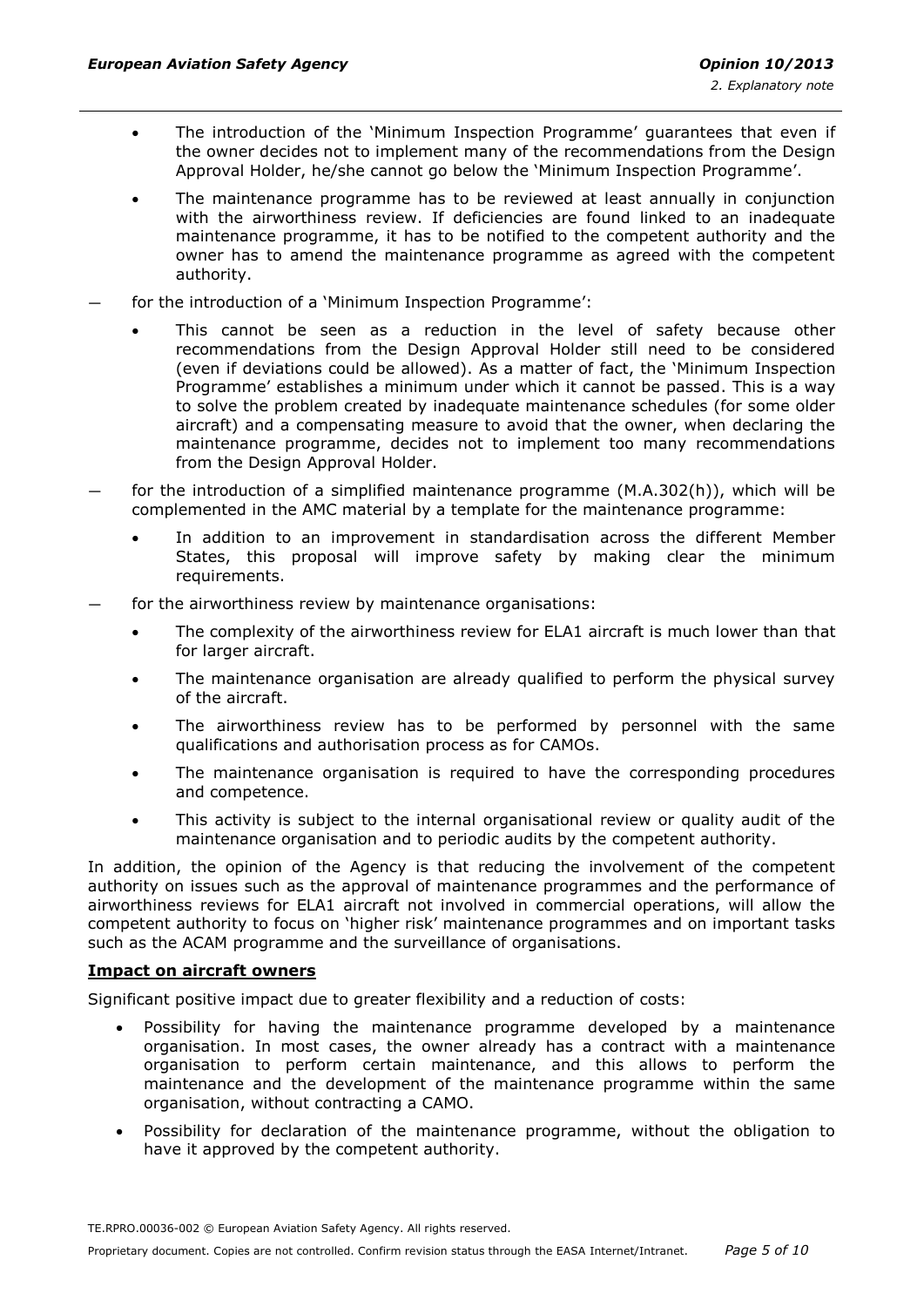- Simplification of the development of the maintenance programme by introducing 'Minimum Inspections Programmes' and a simplified procedure for customisation (it will be complemented by a template of maintenance programme in the AMC material).
- Possibility for having the airworthiness review performed by the maintenance organisation responsible for the release of the annual inspection. This avoids the need to contract a CAMO or to go to the competent authority for the airworthiness review.

#### **Impact on maintenance organisations (M.A. Subpart F and Part 145)**

Positive impact due to greater business opportunities:

- Possibility for having the maintenance programme developed by the maintenance organisation. This means an economic benefit for those maintenance organisations obtaining the contracts.
- Possibility for having the airworthiness review performed by the maintenance organisation responsible for the release of the annual inspection. This means an economic benefit for those maintenance organisations obtaining the contracts.

#### **Impact on continuing airworthiness management organisations (CAMOs)**

Negative impact due to a reduction on the business opportunities:

- Possibility for having the maintenance programme developed by a maintenance organisation. This means the loss of certain contracts, which will be transferred to maintenance organisations.
- Possibility for having the airworthiness review performed by the maintenance organisation responsible for the release of the annual inspection. This means the loss of certain contracts, which will be transferred to maintenance organisations.

Nevertheless, CAMOs still have higher privileges which provide them an advantage over maintenance organisations. In particular:

- Possibility for CAMOs to use indirect approval procedures for the maintenance programme.
- Possibility for CAMOs to extend the ARC twice (without airworthiness review) for those aircraft which are in a controlled environment and are being managed by the CAMO.
- CAMOs are the only ones approved to manage the continuing airworthiness of aircraft.

#### **Impact on aircraft manufacturers**

Positive impact because the greater flexibility and reduced costs for aircraft owners will likely result on more resources available for them to buy aircraft.

#### **Impact on competent authorities**

The measures will reduce the workload of the competent authorities in the following areas:

- Approval of maintenance programmes.
- Airworthiness reviews.

For certain competent authorities this will be positive because they will have more time available for other important aspects, such as the ACAM programme and the surveillance of organisations. It will also allow them to focus on 'high risk' maintenance programmes.

However, for other competent authorities this will be negative because they will lose certain income from these activities.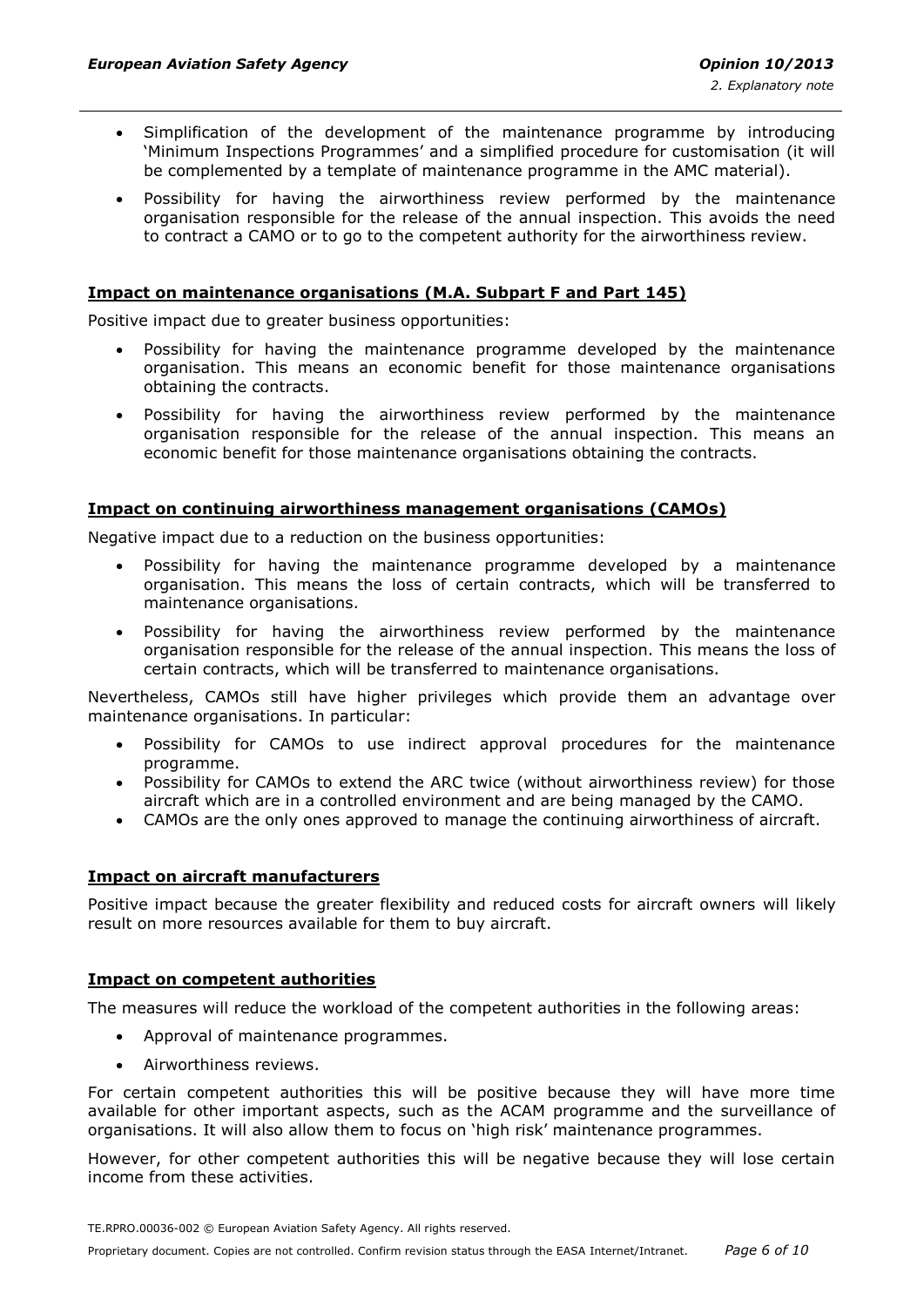# <span id="page-6-0"></span>*2.5 Overview of the proposed amendments*

#### **Proposal 1: Possibility (option) for the owner to contract the development and approval processing of the maintenance programme to a Part 145 or M.A. Subpart F maintenance organisation (M.A.201(e)(ii)).**

#### **Applicable to ELA2 aircraft not involved in commercial operations.**

However, as stated in M.A.302(c), the approval of the maintenance programme via an indirect approval procedure is only possible when the maintenance programme has been developed by an M.A. Subpart G organisation (CAMO).

#### **Proposal 2: Possibility (option) for the owner to issue a declaration for his/her own aircraft's maintenance programme (M.A.302(h)4).**

#### **Applicable to ELA1 aircraft not involved in commercial operations.**

This means that, under this option, the maintenance programme is not approved by the competent authority.

This option is possible for any maintenance programme developed under the requirements of M.A.302(h), regardless of who has developed it (CAMO, maintenance organisation or owner). However, it the owner elects to issue a declaration for the maintenance programme, he/she declares that this is the maintenance programme for the particular aircraft and he/she is fully responsible for its content and, in particular, for any deviations from the Design Approval Holder's recommendations.

Furthermore, the owner can declare the maintenance programme even if the aircraft is being managed by a CAMO. In that case, the owner takes full responsibility for any deviations introduced to the maintenance programme proposed by the CAMO.

The Agency would like to note that the introduction of the Minimum Inspection Programme' guarantees that even if the owner decides not to implement many of the Design Approval Holder recommendations, he/she can never go below the 'Minimum Inspection Programme'.

Under this option, there is no obligation for the owner to send a copy of the declared maintenance programme to the competent authority. However, if the annual review of the maintenance programme (done at the same as the airworthiness review) shows discrepancies linked to deficiencies in the maintenance programme, the owner shall amend the maintenance programme as agreed with the competent authority.

#### **Proposal 3: Introduction of 'Minimum Inspection Programmes' (M.A.302(i)) which may be used as a basis for the development of the maintenance programme.**

**Applicable to (\*):**

- **ELA1 aeroplanes not involved in commercial operations;**
- **ELA1 sailplanes and ELA1-powered sailplanes not involved in commercial operations;**
- **ELA1 balloons not involved in commercial operations.**

#### **(\*) A 'Minimum Inspection Programme' for ELA1 airships has not been proposed due to the difficulty to establish common requirements for all of them.**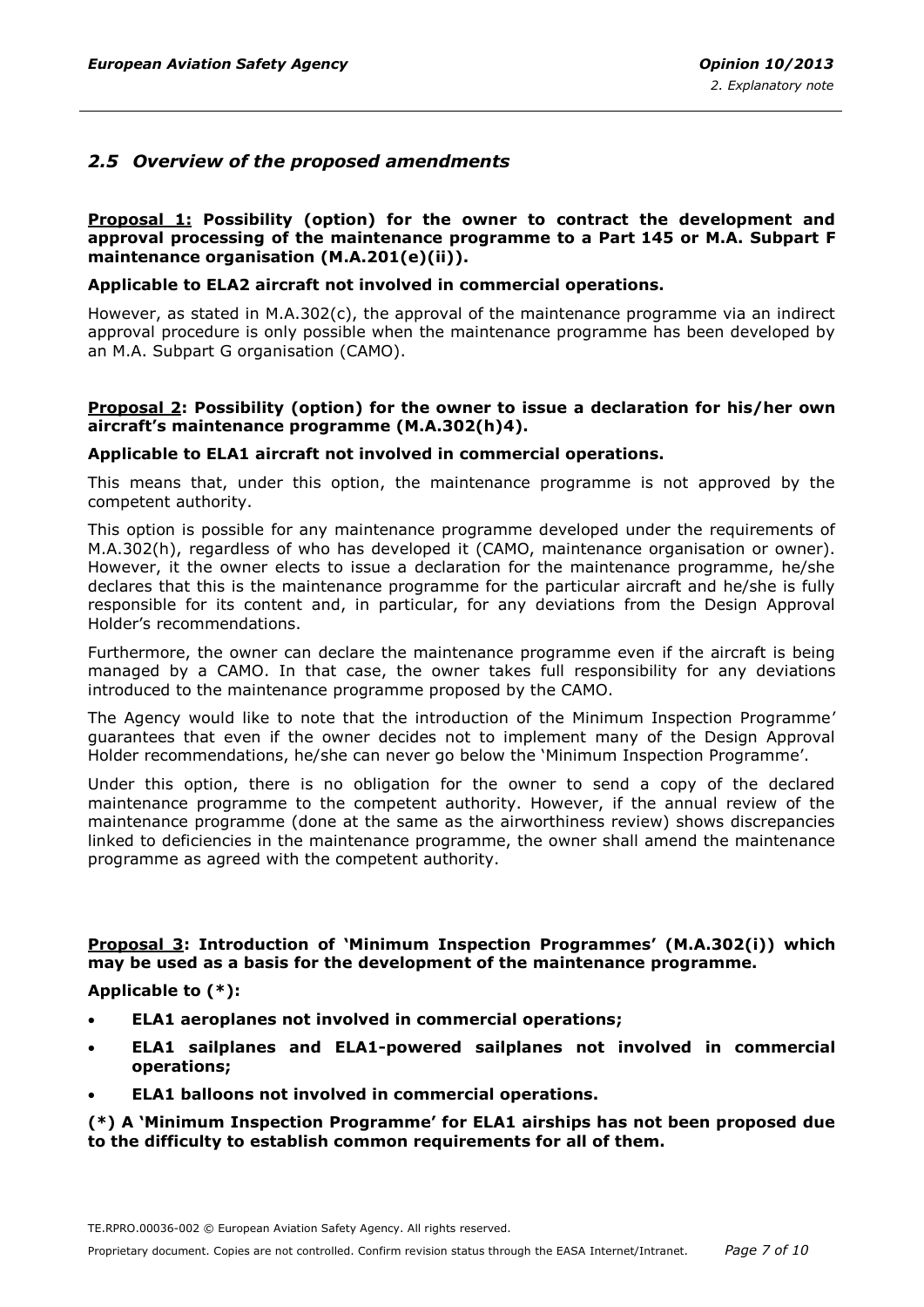M.A.302(i) contains the requirements for the 'Minimum Inspection Programme'. In addition, specific tables for each one of the aircraft categories identified above will be provided in the AMC material.

This option is possible for any maintenance programme developed under the requirements of M.A.302(h), regardless of who has developed it (CAMO, maintenance organisation or owner) and regardless of whether it is approved by the competent authority or declared by the owner.

It is important to note that the 'Minimum Inspection Programme' is just the basis to create the maintenance programme. However, the maintenance programme has to be customised to the particular aircraft configuration and type of operation in accordance with M.A.302(h)3.

#### **Proposal 4: Introduction of a simplified maintenance programme (M.A.302(h)).**

#### **Applicable to ELA1 aircraft not involved in commercial operations.**

Important aspects of this simplified maintenance programme are the following:

- It has to identify the owner and the aircraft (including any installed engine and propeller).
- If can be based either on the 'Minimum Inspection Programme' or fully on Design Approval Holder data. However, in no case can it be less restrictive than the Minimum Inspection Programme.
- It has to be customised to the particular aircraft configuration and type of operation. Even if the 'Minimum Inspection Programme' has been used as a basis, other recommendations from the Design Approval Holder (DAH) have to be taken into account as part of this customisation.
- The maintenance programme can be approved by the competent authority or declared by owner.
- The aircraft maintenance programme shall be reviewed annually in conjunction with the airworthiness review and by the same person who performed the airworthiness review (competent authority, CAMO, or maintenance organisation). If this review of the maintenance programme shows discrepancies linked to deficiencies in the maintenance programme, the owner shall amend the maintenance programme as agreed with the competent authority.

The above makes clear that the purpose of the 'Minimum Inspection Programme' is to set a minimum for this category of aircraft:

- If the maintenance instructions from the DAH are poor (sometimes the case of older aircraft), the requirement states that the maintenance programme cannot go below the Minimum Inspection Programme.
- It the maintenance instructions from the DAH are adequate, the owner has 2 options:
	- $\circ$  If the owner chooses to follow those DAH instructions, this is adequate.
	- o If the owner chooses to follow the Minimum Inspection Programme, other recommendations from the DAH still need to be considered during the customisation of the maintenance programme. Deviations will need to be justified if the maintenance programme is going to be approved by the competent authority. Otherwise, the owner may deviate from them under his/her own responsibility by issuing a declaration of the maintenance programme.

The introduction of the 'Minimum Inspection Programme' also guarantees that even if the owner decides not to implement many of the Design Approval Holder recommendations, he/she can never go below the 'Minimum Inspection Programme'.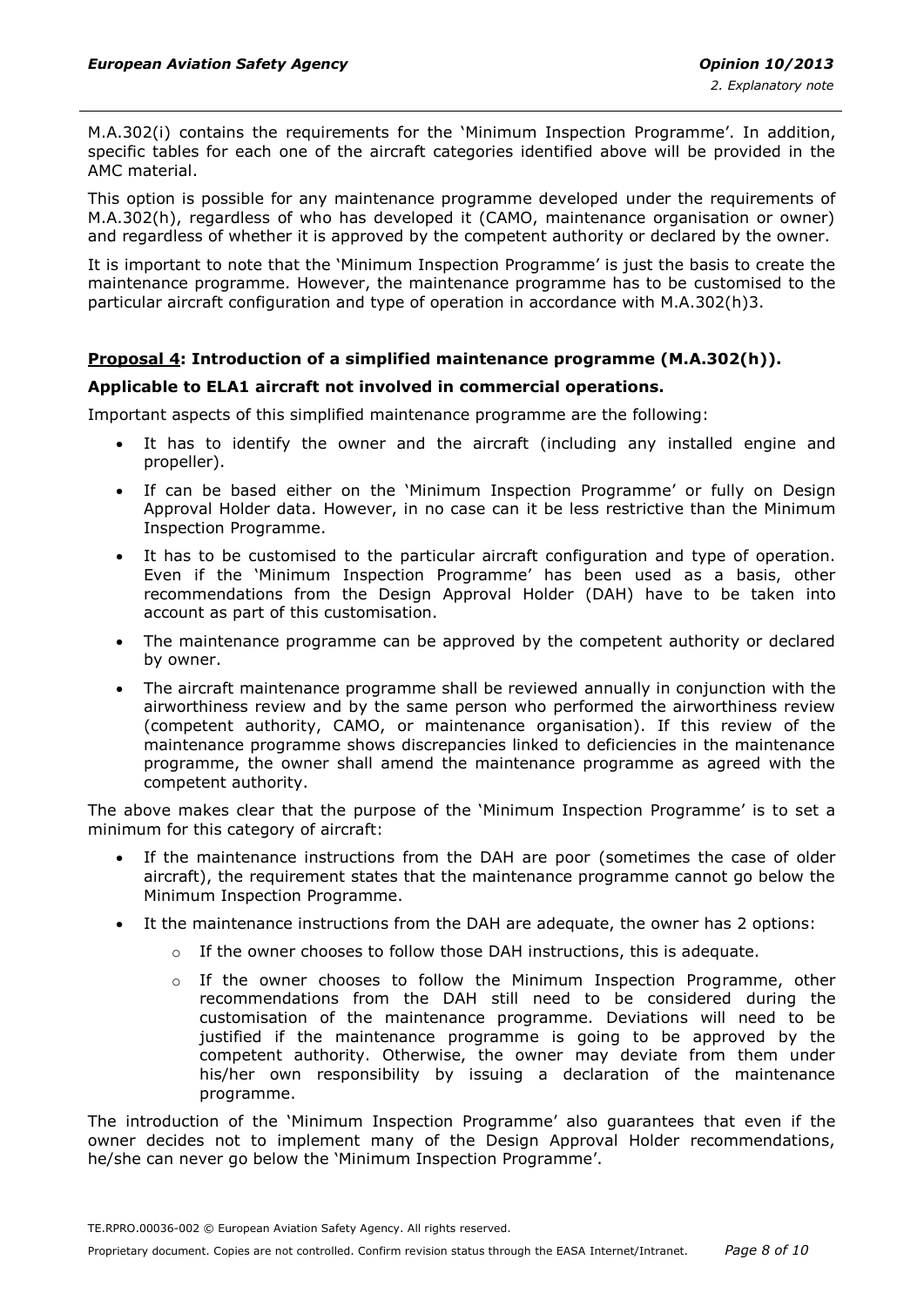The requirements of M.A.302(h) will be complemented, in the AMC material, by a template which may be used to prepare a customised maintenance programme for a particular aircraft registration. Nevertheless, this template will be applicable to all aircraft except complex motorpowered aircraft.

#### **Proposal 5: Possibility for a Part 145 or M.A. Subpart F maintenance organisation to perform the airworthiness review and issue the corresponding ARC (airworthiness review certificate) at the same time they perform the annual inspection contained in the maintenance programme (M.A.901(l)).**

#### **Applicable to ELA1 aircraft not involved in commercial operations.**

Important aspects of this option are the following:

- The maintenance organisation can perform the airworthiness review regardless of whether the maintenance programme is based on the 'Minimum Inspection Programme' or on Design Approval Holder data, and regardless of whether the maintenance programme was approved by the competent authority or declared by the owner.
- The airworthiness review has to be performed together with the annual inspection contained in the maintenance programme and by the same person who released the annual inspection.
- The maintenance organisation must have appropriately qualified and authorised airworthiness review staff.

**NOTE:** Proposals 6 (guidance on alternative suitable facilities) and 7 (guidance on indirect approval of a change in the scope of work) contained in the NPA 2012-17 will only introduce changes in the AMC material and, as a consequence, are not part of this Opinion.

Done at Cologne, on 7 October 2013.

*(Signed)* Patrick KY Executive Director